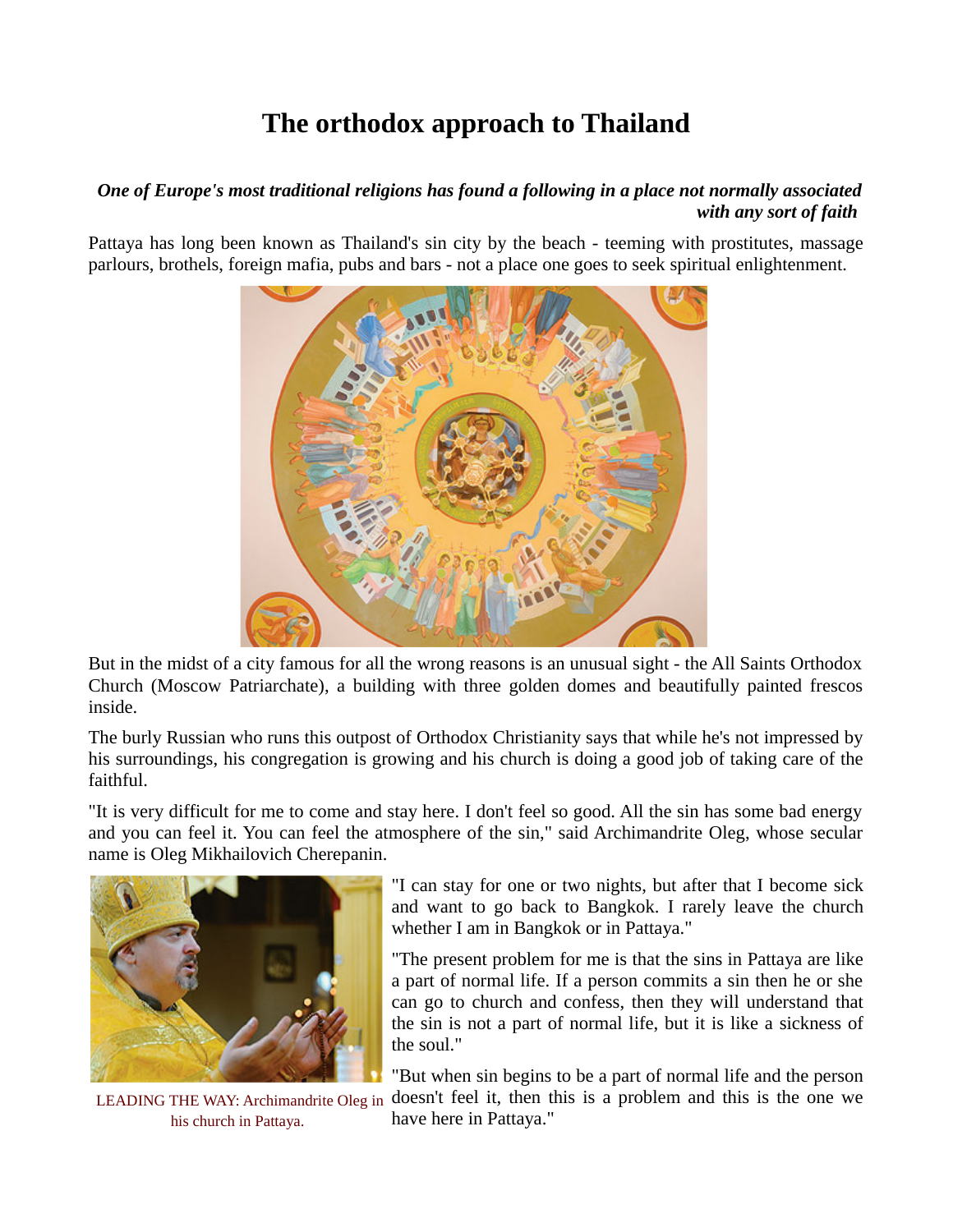Archimandrite Oleg told Spectrum how his church started in Thailand.

"After many letters from Russian people living in Thailand were sent to the late His Holiness Patriarch Alexy II of Moscow, I was sent here in 1999 to see and learn about the spiritual situation of the people who went abroad, especially to this region and to Thailand," he said.

"What I saw was not only Russians, but also Bulgarians, Greeks, Romanians as well as Orthodox people from other western countries who are also Orthodox but didn't have any spiritual care, so I reported to His Holiness and he blessed me to try to organise an Orthodox parish in Bangkok, and that was the beginning of Orthodoxy in Thailand. The St Nicholas parish was opened in Bangkok and I was appointed as its rector."

"However, at that time, I could do nothing but pray. People came and prayed with me, and, step by step, it became a parish with other nationals joining and Thai people became interested as well."

"We are not called the Russian Orthodox Church we are the Orthodox Church in Thailand, which is for everyone. We have in our parish Russians, Ukrainians, Romanians Bulgarians, people from France and other countries, including Africa. Every Orthodox person is welcome.

"We decided to be under the Moscow Patriarchate. The Orthodox Church in Thailand is under His Holiness Patriarch Kirill of Moscow and all Russia, who was enthroned in February 2009. The Patriarch visited Bangkok when he was Chairman of the Department for External Church Relations of the Moscow Patriarchate in 2001."

"The Orthodox Church is the biggest religion in Russia with about 85% of the population followers. However, this doesn't mean that 85% go to church. When I say Russia, I mean all republics of the former Soviet Union. You know, the boundaries of a church are bigger than the



SPREADING THE WORD: Archimandrite Oleg has seen a lot in his 11 years in Thailand.

borders of the Russian states because all Orthodox believers in former Soviet republics were under the Moscow Patriarchate."

For many years Pattaya has been a popular holiday destination for Russians, and many have retired there. Many have also landed themselves in trouble with the law, and Archimandrite Oleg is always ready to lend a hand to those who need it.



LANDMARK: The All Saints Orthodox Church in Pattaya

"We have problems of people detained at the Immigration Detention Centre in Bangkok. Some of them have been there for several months. I know one woman who has been there for about three years. Thailand won't pay for their repatriation," he said. "Those people came here to make money because they are poor. We collect money for them, so they can be repatriated back home."

"I explain to everyone detained there that it is not possible for the parish to help everyone. I tell them to send the money back when they reach home because we have to help others. So far, we have already helped about 90 persons, mainly women who are prostitutes, each with about \$400."

"They came from Russia, Uzbekistan, Belarus and other republics. They all promised and guaranteed to pay us back, but only one person did so during the past 11 years. I don't like to talk about this. When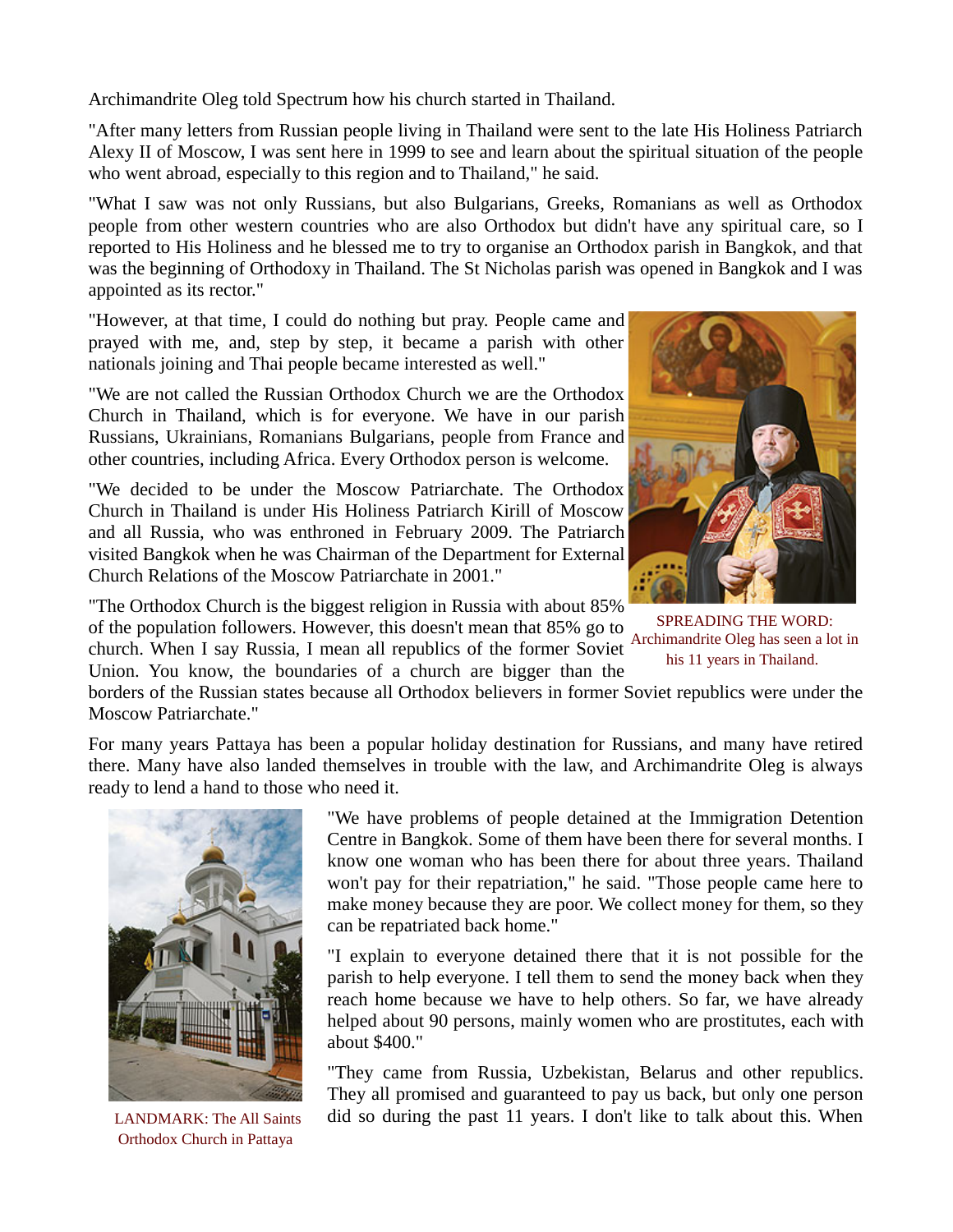helping them, I try to close my eyes. I am also a human."

Despite some of the bad publicity, Russian tourists and residents of Pattaya attract, they are not the major criminals that some think they are, according to locally-based Russian Leonid Borisov.

"Recently I attended the opening of the Transnational Crime Centre in Pattaya where several hundred photos of wanted foreign criminals were displayed," he said. "People and the media in Thailand talk a lot about the Russian mafia, but I was amazed because I couldn't find even a single Russian person on the wanted list," added Mr Borisov who worked for seven years as an interpreter in Vientiane, Laos, before moving to Pattaya and first working as a tour leader and now as a journalist on a Pattaya-based website.

The All Saints Orthodox Church in Pattaya has become a haven for not only European follows but also local converts.

Jirawat Kesa, 33, is a Thai working for a Russian tour company in Pattaya. He can speak Russian, but not read or write the language.

"My girlfriend is from Ukraine. I was a Buddhist but converted to be Orthodox because my girlfriend is also one. She and her mother told me that if we want to live together then I should be an Orthodox.

"I must say that this religion makes me feel good, and I have no problem with it. I go to the church here regularly."

Archimandrite Oleg says his church is slowly gaining a following in Thailand.

"Now there are around 20 to 30 Thai followers in Thailand. We could have more if we baptised them, but we can't do that if they don't understand what orthodoxy is and how different it is, for example, from Protestants," he said. "Many of our Thai



DETAILED: Above, some of the church's frescos painted by Thai artists.

members are married to Russians, both women and men. They prefer to be orthodox because it is easier for their family life."

After entering the church, most people are overwhelmed by the magnificent paintings covering the walls and ceilings, which were mostly painted by Thai artists from pictures taken at churches in Russia.

The services at the church are also memorable. A choir consisting of four Russian women regularly sings there, and Archimandrite Oleg's prayers make many feel like they are in a church in Russia.

"My activities are not only to make the divine service. People will come to a priest with various problems, like when they have no money; when they are sick; when they are in the immigration and other prisons or when they have problems with the police and so on. They will write a letter asking for help, and this doesn't apply only to Russians, but to all Orthodox believers of other nationalities as well."

There is one church in Bangkok and others under construction in Phuket, Ratchaburi and Koh Samui. A Thai priest, the Reverend Danai (Daniel) Wanna, stays in Pattaya most of the time.

"We will construct churches in places like Ratchaburi and Koh Samui because according to Russian tradition, it is very important to have monasteries outside the city. We believe that monks who pray for us must be in a quiet place with not much civilisation. We are now constructing a church in Phuket which will be the biggest of the four in Thailand.